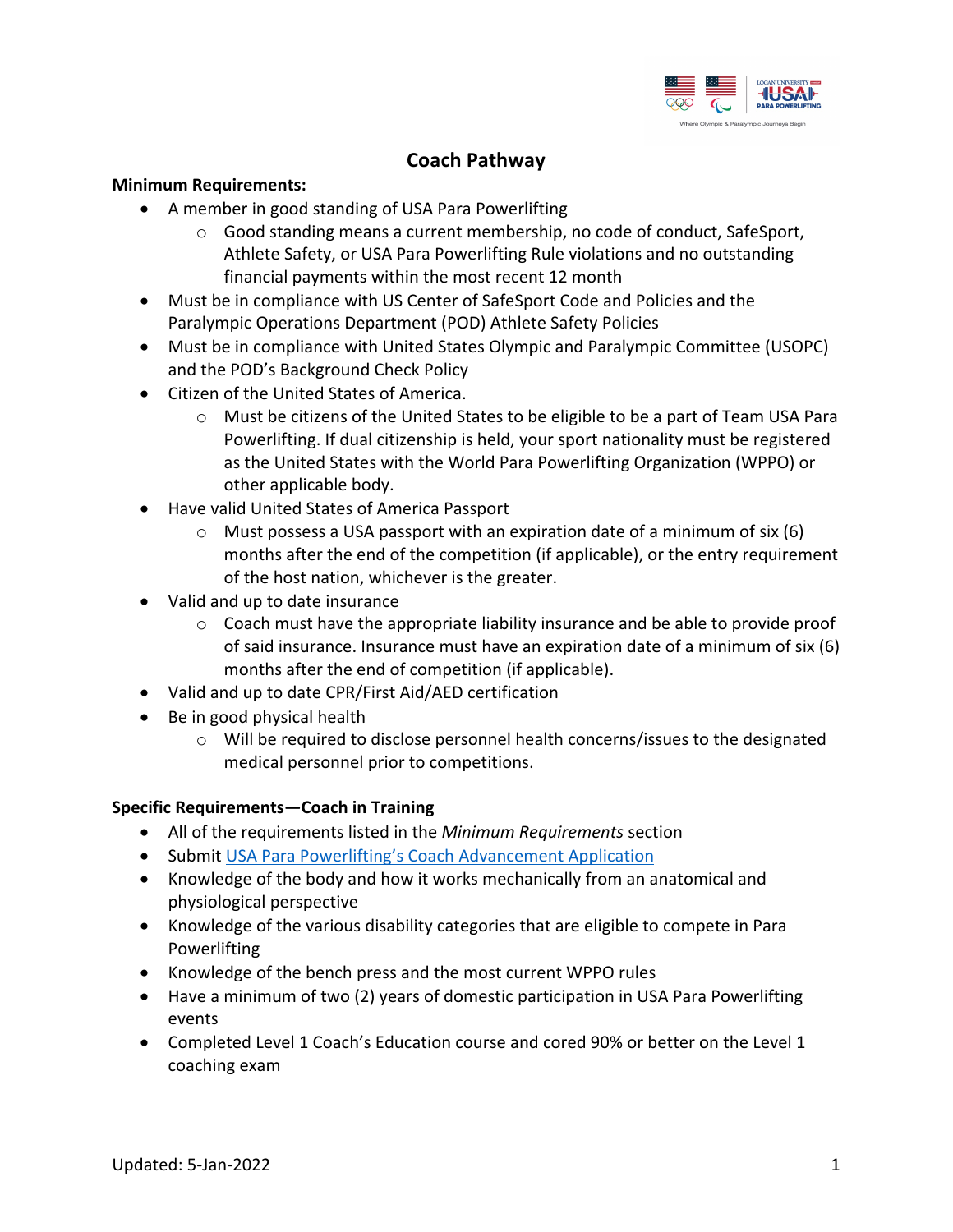

• Reviewed beginner Coach's manual and successfully completed the verbal examination with the USA Para Powerlifting High-Performance Manager, Head Coach, or Assistant Head Coach

### **Specific Requirements—Assistant Coach**

- All of the requirements listed in the following sections
	- o *Minimum Requirements*
	- o *Coach in Training*
- Successfully completed the Coach Education Goals and Philosophy course with High-Performance Manager.
- Submit USA Para Powerlifting's Coach Advancement Application
- Passed the didactic and hands on portions of the Level II Coach's Education Course
- Completed and pass the WPPO technical rules examination with a 90% of better
- Annually volunteer for a minimum of two (2) USA Para Powerlifting Domestic Regional Events as assigned by the High-Performance Manager, Head Coach, or Assistant Head Coach
- Attend all monthly Coach general and training meetings
- If applied for and selected for an international competition
	- o Will shadow the High-Performance Manager, Head Coach, and/or Assistant Head Coach
	- o Will not be assigned to lead athlete competition warmup
- Must show a level of proficiency of the sport's technical aspect (no lower than a score of three (3) on the USA Para Powerlifting Coach's Assessment App) for all domestic and international competitions

#### **Specific Requirements—Coach**

- All of the requirements listed in the following sections
	- o *Minimum Requirements*
	- o *Coach in Training*
	- o *Assistant Coach*
- Submit USA Para Powerlifting's Coach Advancement Application
- Attend and Coach as all domestic USA Para Powerlifting competition held during the current competition year throughout the individual's time as a designated USA Para Powerlifting Coach
- Must host, or assist in hosting, one (1) a USA Para Powerlifting domestic event in held in the current competition year throughout the individual's time as a designated USA Para Powerlifting Coach
- If applied for and selected for an international competition
	- o Will shadow the High-Performance Manager, Head Coach, and/or Assistant Head Coach
	- $\circ$  Can be assigned to lead athlete competition warmup by the High-Performance Manager, Head Coach, and/or Assistant Head Coach